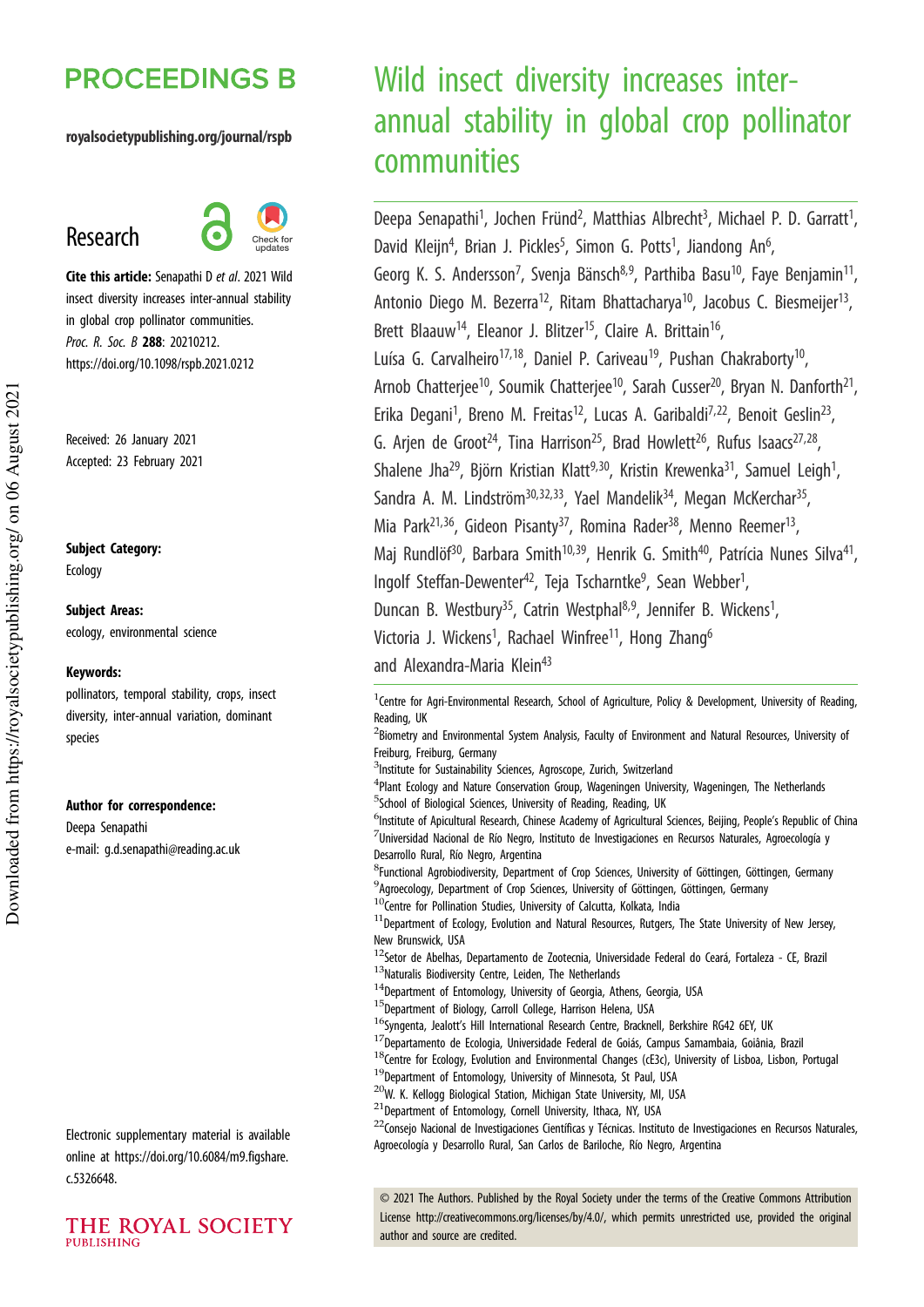<sup>23</sup>IMBE, Aix Marseille Univ, Avignon Université, CNRS, IRD, Marseille, France <sup>24</sup>Wageningen Environmental Research, Wageningen University and Research, Wageningen, The Netherlands

<sup>25</sup>Department of Entomology and Nematology, University of California Davis, Davis, USA <sup>26</sup>The New Zealand Institute for Plant & Food Research Limited, New Zealand  $27$ Department of Entomology, Michigan State University, East Lansing, USA <sup>28</sup>Ecology, Evolutionary Biology, and Behavior Program, East Lansing, USA <sup>29</sup>Department of Integrative Biology, The University of Texas at Austin, USA <sup>30</sup>Department of Biology, Biodiversity, Lund University, Lund, Sweden  $31$ Heidelberg Research Service, University of Heidelberg, Heidelberg, Germany <sup>32</sup>Department of Ecology, Swedish University of Agricultural Sciences, Uppsala, Sweden

33Swedish Rural Economy and Agricultural Society, Kristianstad, Sweden  $34$ Department of Entomology, The Robert H. Smith Faculty of Agriculture, Food and Environment, The Hebrew University of Jerusalem, Rehovot, Israel <sup>35</sup>School of Science and Environment, University of Worcester, Worcester, UK

<sup>36</sup>Field Engine Wildlife Research and Management, Moodus, CT 06469, USA  $37$ Agriculture and Agri-Food Canada, Canadian National Collection of Insects, Arachnids and Nematodes, Ontario, Canada

<sup>38</sup>School of Environment and Rural Science, University of New England, Armidale, Australia

<sup>39</sup>Centre for Agroecology, Water and Resilience, Coventry University, UK  $40$ Centre of Environmental and Climate Research & Department of Biology, Lund University, Sweden

<sup>41</sup>Programa de Pós-Graduação em Biologia, Universidade do Vale do Rio dos Sinos (UNISINOS), Av. Unisinos, 950, São Leopoldo, RS, Caixa Postal 93022-750, Brazil <sup>42</sup>Department of Animal Ecology and Tropical Biology, University of Würzburg, Würzburg, Germany

<sup>43</sup>Nature Conservation and Landscape Ecology, Faculty of Environment and Natural Resources, University of Freiburg, Freiburg, Germany

DS, 0000-0002-8883-1583; JF, 0000-0002-7079-3478; MA, 0000-0001-5518-3455; MPDG, 0000-0002-0196-6013; DK, 0000-0003-2500-7164; BJP, 0000-0002-9809-6455; SGP, 0000-0002-2045-980X; JA, 0000-0002-4203-4554; GKSA, 0000-0002-9669-6895; SB, 0000-0001-7332-7213; PB, 0000-0002-8942-0161; ADMB, 0000-0002-8070-5582; JCB, 0000-0003-0328-0573; BB, 0000-0001-6165-2713; EJB, 0000-0002-6606-1741; CAB, 0000-0003-1104-2946; LGC, 0000-0001-7655-979X; DPC, 0000-0002-3064-0071; SC, 0000-0002-0100-026X; BND, 0000-0002-6495-428X; ED, 0000-0002-8000-8744; BMF, 0000-0002-9932-2207; LAG, 0000-0003-0725-4049; BG, 0000-0002-2464-7998; GAdG, 0000-0001-7308-9200; TH, 0000-0001-8735-0289; BH, 0000-0002-0694-135X; RI, 0000-0001-7523-4643; SJ, 0000-0001-7199-6106; BKK, 0000-0001-8241-6445; KK, 0000-0002-1913-1057; SL, 0000-0003-4102-0537; SAML, 0000-0002-8403-3509; YM, 0000-0002-9576-119X; MP, 0000-0002-1250-7664; GP, 0000-0003-2076-430X; RR, 0000-0001-9056-9118; MR, 0000-0003-1732-4047; MR, 0000-0003-3014-1544; BS, 0000-0002-0506-0331; HGS, 0000-0002-2289-889X; PNS, 0000-0002-9215-9822; IS-D, 0000-0003-1359-3944; TT, 0000-0002-4482-3178; DBW, 0000-0001-7094-0362; CW, 0000-0002-2615-1339; JBW, 0000-0003-0475-6780; VJW, 0000-0002-2295-0635; RW, 0000-0002-1271-2676; HZ, 0000-0003-0939-9348;

While an increasing number of studies indicate that the range, diversity and abundance of many wild pollinators has declined, the global area of pollinator-dependent crops has significantly increased over the last few decades. Crop pollination studies to date have mainly focused on either identifying different guilds pollinating various crops, or on factors driving spatial changes and turnover observed in these communities. The mechanisms driving temporal stability for ecosystem functioning and services, however, remain poorly understood. Our study quantifies temporal variability observed in crop pollinators in 21 different crops across multiple years at a global scale. Using data from 43 studies from six continents, we show that (i) higher pollinator diversity confers greater inter-annual stability in pollinator communities, (ii) temporal variation observed in pollinator abundance is primarily driven by the three-most dominant species, and (iii) crops in tropical regions demonstrate higher inter-annual variability in pollinator species richness than crops in temperate regions. We highlight the importance of recognizing wild pollinator diversity in agricultural landscapes to stabilize pollinator persistence across years to protect both biodiversity and crop pollination services. Shortterm agricultural management practices aimed at dominant species for stabilizing pollination services need to be considered alongside longer term conservation goals focussed on maintaining and facilitating biodiversity to confer ecological stability.

### 1. Introduction

The crucial role played by pollinators in the reproduction of flowering plants is well-established [1]. Biotic pollination is important for the reproduction of at least 78% of wild plants [2] and insects contribute to the pollination of 75% of leading global crops [3]. Crop systems have also recently become more pollinator dependent because of a disproportionate increase in the area cultivated with entomophilous flowering crops [4]. Given the documented declines of wild insect pollinators in some NW European and North American landscapes where these crops are grown [1,5,6], understanding temporal variation in assemblages is important to maintain ongoing food security.

Higher pollinator diversity can lead to increases in fruit and seed set in plants and is an important predictor of crop yields worldwide [7,8]. Conversely, pollinator communities with lower diversity and fewer species have been linked to lower fruit set or seed production, and decreased temporal and spatial stability within seasons [9–11], and may be one reason for lower inter-annual stability of yields in pollinator-dependent crops [1]. While biologically diverse communities can enhance ecological resilience [12,13], and diversity is a key factor affecting system stability [14], most ecological communities are generally made up of a few species that are numerically abundant and may have many rarer species with very few individuals [15].

Evidence suggests that numerically dominant species may provide most of the ecosystem services [16], with Kleijn et al. [17] finding that approximately 80% of biotic crop pollination in Europe and North America are fulfilled by approximately 2% of the pollinator species in a community. In addition, the scale of spatial assessment, is also important, with Winfree et al. [18] showing that the number of wild bee species required for reaching a minimum pollination service threshold rapidly increased with spatial scale, indicating that maintaining pollination services across large areas requires many species, including rare ones. Providing stable pollination services for crop systems across several years is needed for sustainable crop production, but the mechanisms driving temporal stability for ecosystem functioning and services still remains an important but poorly understood phenomenon [19].

Previous studies aimed at disentangling the mechanisms of temporal stability highlight the role of both diversity and

A-MK, 0000-0003-2139-8575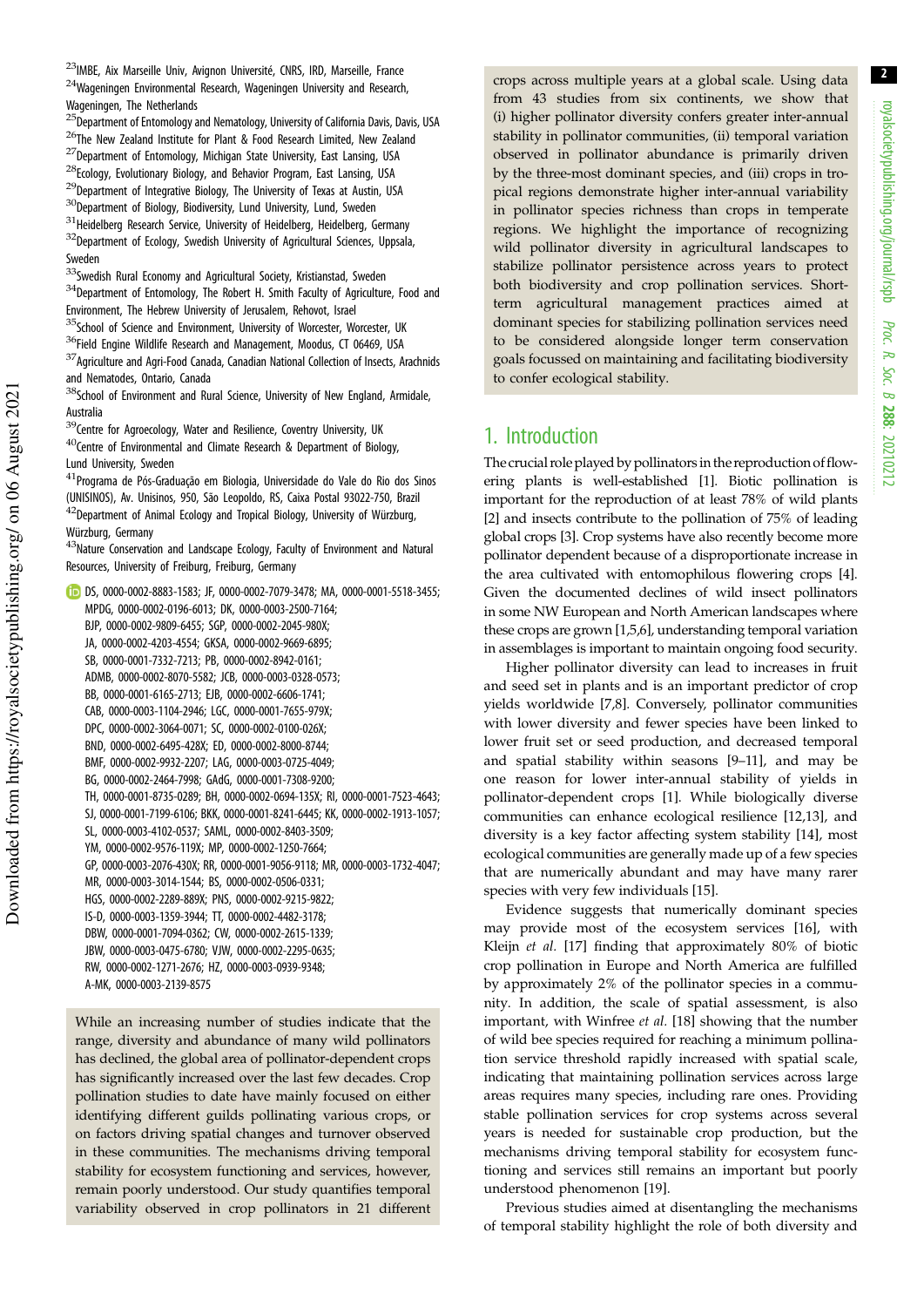3

dominance. Lehman & Tilman [20] showed that greater diversity increases the temporal stability of the entire community but decreases the temporal stability of individual populations. The counterview is that dominant species, rather than diversity itself, might regulate temporal stability—for e.g. Sasaki & Lauenroth [21] found that temporal stability in a shortgrass steppe plant community was controlled by dominant species rather than by community diversity. In addition, species asynchrony has also been considered an important mechanism of diversity–stability relationships and may lead to higher stability on the community level even when the stability of individual populations decreases with diversity. However, the majority of such studies have used long-term observations of the same plant communities over time (for e.g. [22]), while such equivalent information on pollinators in general or even crop pollinator communities in particular are lacking.

A few multi-year, single-crop studies exist showing that pollinator communities can vary over longer time periods [9,23,24]. What implications this may have for stability remains unknown due to a lack of synthesized knowledge on temporal dynamics of crop pollinator communities and underlying driving factors. For example, evidence for the contribution of managed pollinators to the temporal stability of the overall crop pollinator community is largely lacking. Such knowledge gaps, if addressed, could lead to a better understanding of the stability and long-term resilience of global crop systems that rely on insect pollination. Temporal stability of ecosystem functioning increases predictability and reliability of ecosystem services and understanding the drivers of stability across spatial scales is important for land management and policy decisions [25].

Here, we synthesize data from multiple studies to examine factors that affect the temporal stability of crop pollinator communities, which in turn has implications for the stability of pollination services provided. Using data from 43 studies across six continents, we characterize the annual variation observed in crop pollinators and explore the following questions: (1) is temporal stability of crop pollinator communities primarily driven by the diversity of pollinator communities or by inter-annual stability of dominant species? (2) What crop characteristics if any (e.g. annual/perennial, flower morphology, mass flowering/non-mass flowering crops) influence inter-annual stability of crop pollinator communities? (3) Does inter-annual variation observed in pollinator communities differ between climatic regions (i.e. tropics and temperate study areas)?

# 2. Material and methods

#### (a) Data collection

We collated datasets from 12 countries across six continents on 21 crop species to examine the variations in richness and abundance of insect pollinators in crop systems. The criteria for inclusion in the analyses were as follows: data on crop pollinator species/ morpho-species were required (a) from the same crop for two or more years, (b) with consistent sampling methods used across years, (c) focused on flower visitation data and (d) in the case of annual crops, field sites were required to be within 500 m of the crop field used for recording in previous years to make sure they could be visited by the same pollinator communities. Our final dataset included information on 375 crop fields (hereafter referred to as sites) from 43 studies (see electronic supplementary material, table S1 for additional information).

Data were standardized to ensure that species names and taxonomic groups were consistent across all studies prior to analyses.

Each dataset was classified on the basis of climatic region (tropical/temperate), crop type (annual/perennial), plant family and flower type (open/not open)—based on nectar accessibility criteria in Garibaldi et al. [26]. In addition, we distinguished crop species that exhibit mass flowering (MFC)—i.e. short duration intense bloom with high floral density, from those with extended flowering periods with lower density and more sparse blooms. Some crops are clearly defined as mass flowering in the literature [27–31], while others remain ambiguous. To overcome this uncertainty, we requested the original authors to indicate if their crop was considered as MFC in their study and that is reflected in the dataset and subsequent analyses (see electronic supplementary material, table S2). Almonds (Prunus dulcis), apples (Malus domestica), highbush blueberry (Vaccinium corymbosum), cranberry (Vaccinium angustifolium), red clover (Trifolium pratense), field beans (Vicia faba), oilseed rape or canola (Brassica napus), pears (Pyrus communis), pak choi (Brassica rapa subsp. chinensis) and turnips (Brassica rapa subsp. rapa) were classified as MFC. Non-mass flowering crops in our analyses include avocado (Persea americana), bitter gourd (Momordica charantia) and brinjal (Solanum melongena)—also known as eggplant or aubergine, cashew (Anacardium occidentale), cotton (Gossypium hirsutum), kiwifruit (Actinidia deliciosa), mango (Mangifera indica), mustard (Brassica napus), onion (Allium cepa), pumpkin (Cucurbita pepo), ridge gourd (Luffa acutangula), spine gourd (Momordica dioica), strawberry (Fragaria x ananassa) and watermelon (Citrullus lanatus). Note: Brassica napusincludes oilseed rape (OSR)—a MFC in Europe and North America but a different subspecies considered as a type of mustard in India which is not grown as MFC.

# (b) Characterizing year to year variation in crop pollinators

Initially, crop pollinators recorded were classified into taxonomic groups which included the following: (i) honeybees (including Apis mellifera, Apis cerana, Apis dorsata and other recorded as Apis sp.); (ii) bumblebees (all Bombus sp.); (iii) other bees (wild solitary and social bees including stingless bees but excluding bumblebees and honeybees); (iv) butterflies and moths; (v) hoverflies; (vi) other Diptera (flies excluding hoverflies); (vii) wasps; and (viii) beetles. The single most dominant taxonomic group and species were identified at all study sites (figure 1) based on recorded abundance and a binary (change/no change) analysis was used to determine whether the most dominant group and species remained constant across all years of sampling.

To characterize between year variation in crop pollinators, (i) a coefficient of variation (CV) of total pollinator abundance and (ii) a CV of pollinator species richness was calculated for each site across all years of the study. The CV (which incorporates a bias correction) is defined as the ratio of the sample standard deviation 's' to the sample mean  $\bar{x}$ —i.e.  $CV = s/\bar{x}$  and shows the extent of variability in relation to the mean of the population. These measures were calculated using species level data for each study site and the mean and standard deviation of these two measures were also calculated for each individual study (electronic supplementary material, figure S1). In addition, the CV of abundance and CV of richness were calculated for each site for every pairwise year comparisons (i.e. Y1&Y2; Y2&Y3; Y3&Y4 etc.) to account for studies having a different number of years of data.

Other calculated indices included (a) CV of honeybee abundance, (b) CV of the proportion of honeybees, (c) CV of the most dominant pollinator species across all years and (d) the mean Shannon index of pollinator diversity (H') were calculated across years. The Shannon diversity index was chosen as it accounts for the evenness of the species present, thus reflecting effective diversity, and is less sensitive to sampling effects than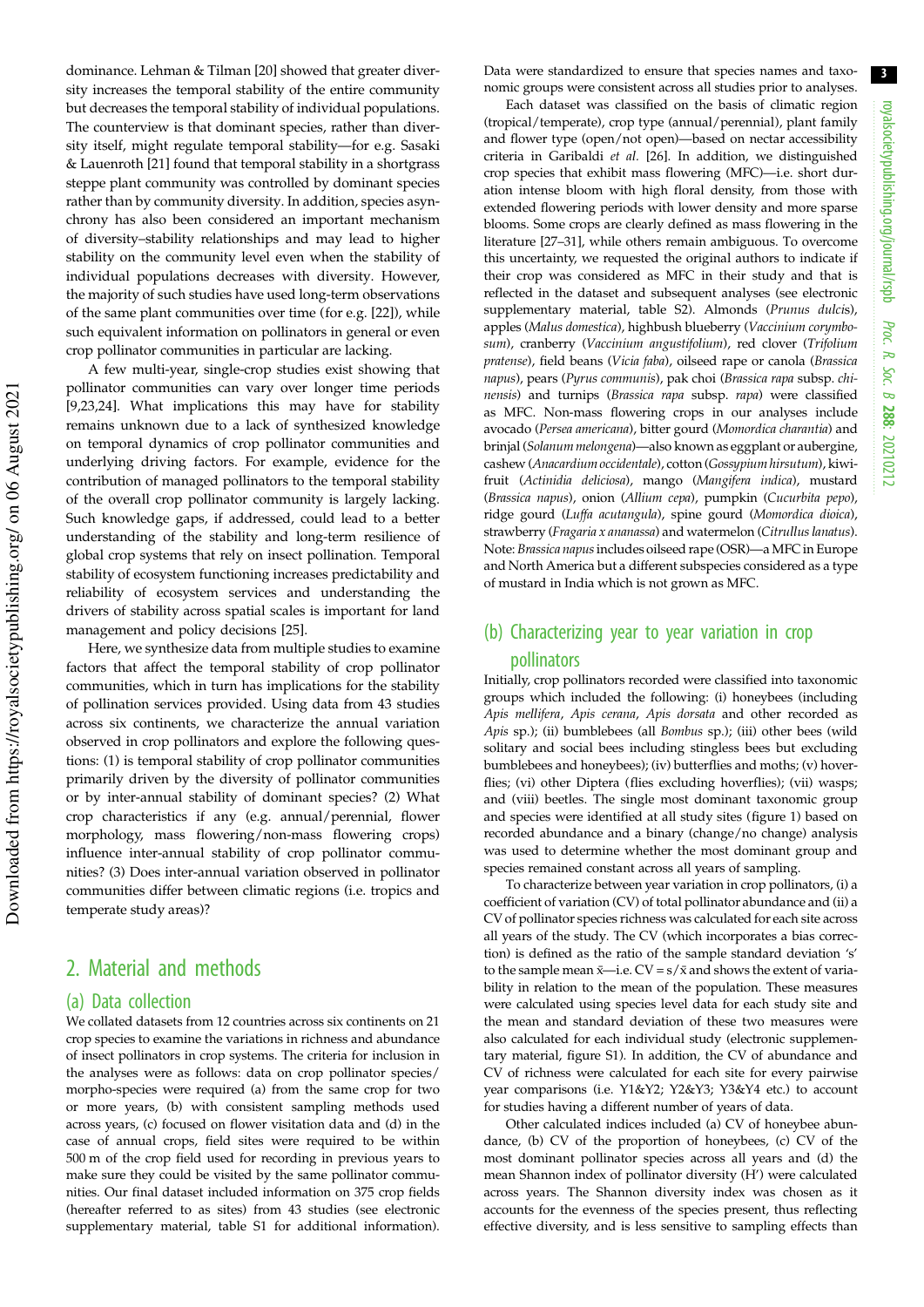

Figure 1. Most dominant taxonomic group of crop pollinators across years at (*a*) study and (*b*) site levels with number of studies and number of sites in parentheses.

species richness [32,33]. Since a subset of studies (28 out of 43) also recorded temperature at the study sites, a standard deviation (s.d.) of temperature was also calculated as a measure of variation in local climatic condition across years.

#### (c) Factors influencing the observed variation

In order to examine the potential drivers of inter-annual variation in crop pollinator communities, linear mixed-effects models were constructed using (i) CV of total pollinator abundance and (ii) CV of pollinator species richness. These two indices were calculated across all years of each study and for every pairwise year in each study to account for studies with different numbers of years of observations and ensure checks for sensitivity and robustness. The models included descriptors of pollinator communities such as Shannon diversity (H') of pollinators, CV of dominant species, and change in dominant pollinator species between years (Y/N) as fixed effects. External predictors including climatic region (tropical/temperate), crop type (annual/perennial), crop family, flower type, MFC (Y/N) and SD of site temperature were also included as other explanatory variables. Study ID was included in all models as a random effect and for models where the response variables were calculated for every two years of the study, site ID nested within the study ID were used as random effects (and identified as relevant indicated by positive variance estimates).

The calculated indices were tested for collinearity and correlated variables were not used within the same models (see correlation matrix in electronic supplementary material, table S3). Similarly, categorical predictors which exhibited significant collinearity were not used as variables within the same models. A series of candidate models were constructed for each response variable. Each candidate model was 'dredged' to obtain a series of plausible intermediate models. Intermediate models with Δ AICc value less than 7 of the model with lowest AICc were averaged (using the default zero average method) to obtain the final outputs. Residual plots for final models were used to check for heteroscedasticity. Models were fitted using maximum likelihood (ML) and

analysed using the 'lme4' [34] and 'MuMIn' [35] packages. All statistical analyses were carried out in R v. 4.0.3 statistical software [36].

#### (d) Influence of dominant pollinator species

To test whether variation in total crop pollinator abundance was driven primarily by variation of the most dominant pollinator species, a paired t-test was used to determine whether the CV of total pollinator abundance was significantly different from the CV of the abundance of the single most dominant pollinator species. The same test was repeated using the combined CV of the abundance of the two-most, three-most and four-most dominant species to determine how many dominant pollinator species were required to influence the overall variation in total abundance observed. While abundance of dominant species will always be a subset of the total pollinator abundance, these tests were conducted to determine how many dominant species it took to match the change in overall pollinator abundance across years and determine the minimum number of species that drive the temporal variation in overall pollinator abundance. A Welch two-sample t-test was used to determine if inter-annual variation in pollinator abundance differed between sites dominated by honeybees versus other pollinator species. Sites where there was mixed dominance between honeybees and other pollinators were excluded from this analysis.

#### (e) Species dominance and stability effect

To further understand mechanisms of stability and particularly the relationship of the dominant species to the whole community, we calculated the correlation between the changes in abundance of the dominant species and the changes in abundance of the rest of the community. Negative correlation (negative covariance) suggests asynchrony, which is considered a key driver of stability and the main mechanism of diversity–stability relationships [37]. Negative correlations could indicate density compensation or different responses to environmental variation [12]. In general, the higher the asynchrony (i.e. more negative the correlation),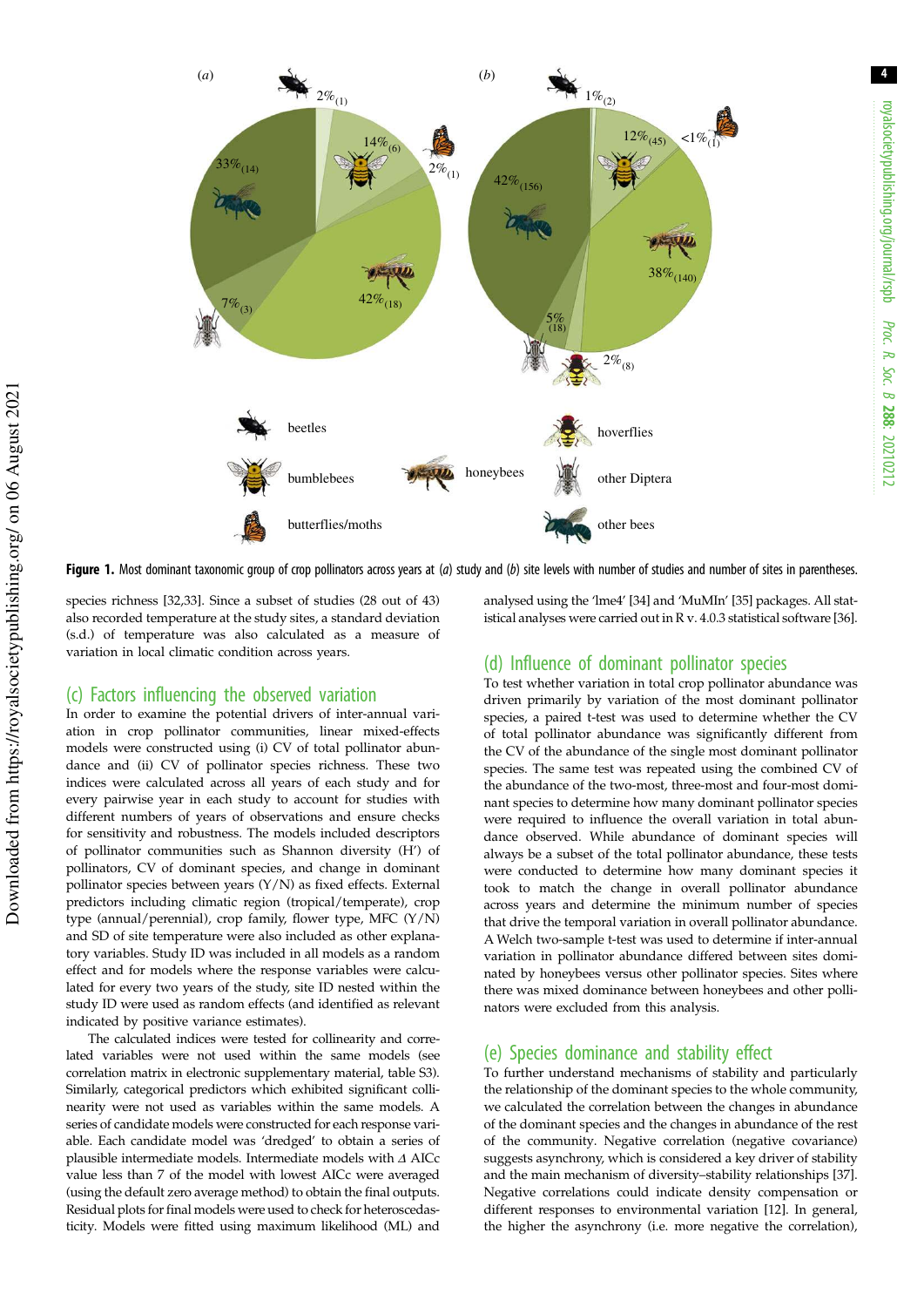Table 1. The proportion of studies and sites showing inter-annual changes in the dominant taxonomic groups and species of crop pollinators; actual no. of studies and sites shown within parentheses. Note: one study with five sites (Pisa01) had only morpho-species level data.

|               | study level |                     | site level |              |  |
|---------------|-------------|---------------------|------------|--------------|--|
|               | change      | <b>no</b><br>change | change     | no<br>change |  |
| taxonomic     | 27.9%       | 72.1%               | 31.2%      | 68.8%        |  |
| group         | (12)        | (31)                | (117)      | (258)        |  |
| species (excl | 48.1%       | 51.2%               | 50.8%      | 49.2%        |  |
| Pisa01)       | (20)        | (22)                | (188)      | (182)        |  |

the stronger the contribution to stability. With our short time series, many correlations are -1 or +1, without an even continuous gradient in the degree of asynchrony. Therefore, we separated sites by asynchronous ( $r \le 0$ ) or synchronous ( $r > 0$ ) fluctuations of the dominant pollinator species in comparison to the rest of the pollinator community and, for each group separately, repeated the paired t-test of the CV of the dominant species versus the whole community.

## 3. Results

## (a) Characterizing year to year variation in crop pollinators

Honeybees were dominant across 41.9% of studies with other wild bees (32.6%) representing the next most dominant group (figure 1a). At the site level, other wild bees were the most dominant group at 41.6%, with honeybees (38.0%) the second most dominant (figure 1b). The dominant taxonomic group did not change between years in most of the studies or the sites, whereas the dominant species varied between years in approximately half the studies and half the sites (table 1). The mean (±s.d.) of the CV of total pollinator abundance, and the CV of total pollinator richness for all sites within each study are provided in electronic supplementary material, figure S1.

#### (b) Factors influencing the observed variation

The relative variability of total pollinator abundance across all years was significantly related to the Shannon diversity (table 2, estimate =  $-0.16$ ,  $z = 3.96$ ,  $p < 0.0001$ , figure 2*a*). It was also significant whether the most dominant species varied between years: systems where dominant species stayed the same showed less inter-annual variation in overall pollinator abundance (table 2, estimate =  $-0.08$ ,  $z = 2.23$ ,  $p = 0.03$ , figure 2b). However, in models using CV of abundance for every two years, the variability in dominant species showed no significant relationship (table 2, estimate =  $-0.05$ ,  $z = 1.42$ ,  $p = 0.16$ )

Having a diverse pollinator community also reduced the inter-annual variation in pollinator species richness (table 2, estimate =  $-0.16$ ,  $z = 5.61$ ,  $p < 0.0001$ , figure 3*a*), and this was true for indices calculated across all years of the studies as well as every two years of the studies (table 2). The relative change in species richness between years was related to the change in the abundance of the most dominant species, with study systems showing larger changes in species richness if there was increased inter-annual variation in dominant species abundance across all years (table 2, estimate =  $0.09$ ,  $z = 3.31$ ,  $p < 0.001$ , figure 3b). This was also significant in models accounting for change in species richness for every two years (table 2, estimate =  $0.12$ ,  $z = 3.77$ ,  $p < 0.001$ ). However, any change in dominant species across years showed no significant relationship with the relative change in species richness. The change in pollinator species richness also varied between climatic regions with crops grown in temperate systems showing less inter-annual variability in pollinator species richness than crops in tropical areas (table 2, figure 3c).

Other factors tested including crop family, flower type, annual versus perennial crop type, mass flowering or site temperature did not show any significant relationship with variability observed in the abundance or richness of species across years.

#### (c) Influence of dominant pollinator species

It took the pooled abundance of the three-most dominant pollinator species to match the relative variability of total pollinator abundance (respective mean CVs: 0.58 versus 0.55,  $t = 1.09$ , d.f. = 362,  $p = 0.2$ , difference in means = 0.03). The relative variability of total pollinator abundance at the site level was found to be significantly lower than that of the single  $(t = 9.56, d.f. = 362, p-value < 0.001, difference in$ means = 0.17) and top two-most dominant species  $(t = 6.34,$ d.f. = 362, *p*-value < 0.001, difference in means = 0.07). Sites where honeybees were dominant species (mean  $CV = 0.46$ ) were found to have significantly lower variability  $(t = 3.25)$ , d.f. = 295.26,  $p = 0.001$ ) than sites where other bees were dominant species (mean  $CV = 0.60$ ).

Where the dominant species changed asynchronously to the rest of the community, the difference between the CV of the dominant species and CV of total abundance was strong, with less than half the variability in the whole community than in the dominant species  $(t = -11.02, d.f. = 125,$ p-value less than 0.0001, mean of total 0.31, mean of single most dominant species 0.67; difference in means = 0.36). By contrast, CV of total abundance was only slightly lower than the CV of the dominant species where the dominant species changed synchronously with the rest of the community ( $t = -3.48$ , d.f. = 219, p-value = <0.001, mean of total 0.65, mean of single most dominant species 0.71, difference in means = 0.06, figure 4). In simple terms, the stability of the whole pollinator community only increased to a considerable degree when other species buffered changes by asynchronous fluctuations.

### 4. Discussion

This study is the first to use a global dataset to explore interannual variation in crop pollinator communities and has revealed several important features of community stability. Our findings indicate that: (i) crop pollinator communities with higher pollinator diversity are more stable between years, and (ii) the variation observed in pollinator communities is driven by dominant species changes across years. The importance of other species in addition to the stability of the dominant species was in line with mechanisms of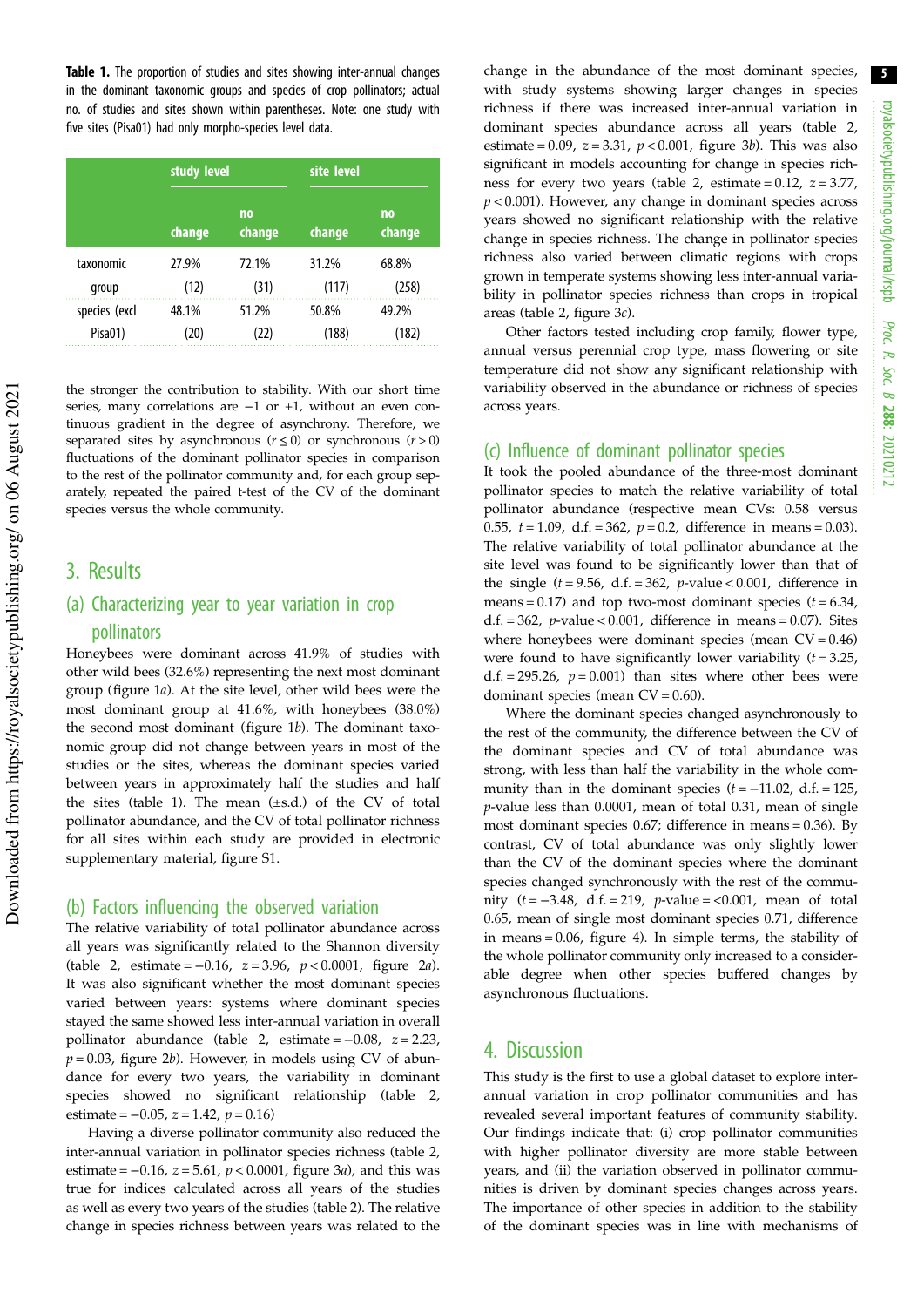6



Figure 2. The relative change in total abundance of crop pollinators between years are driven by (*a*) species diversity (Shannon index) with 95% CI and (*b*) the change in dominant species.



| response variable                    | fixed effects remaining in the<br>averaged model                                                                 | estimate    | adjusted<br>SE. | z-value | $p$ -value                           |  |  |
|--------------------------------------|------------------------------------------------------------------------------------------------------------------|-------------|-----------------|---------|--------------------------------------|--|--|
| CV total pollinator<br>abundance     | models with CV calculated across all years of the studies<br>conditional $R^2 = 0.33$ ; marginal $R^2 = 0.09$    |             |                 |         |                                      |  |  |
|                                      | same dominant species                                                                                            | $-0.08482$  | 0.03802         | 2.231   | $0.0257*$                            |  |  |
|                                      | H' index                                                                                                         | $-0.15584$  | 0.03932         | 3.964   | $7.38 \times 10^{-5}$ ***            |  |  |
|                                      | climatic region                                                                                                  | 0.08302     | 0.09064         | 0.916   | 0.3598                               |  |  |
|                                      | <b>MFC</b>                                                                                                       | $-0.08627$  | 0.08326         | 1.036   | 0.3001                               |  |  |
|                                      | models with CV calculated for every two years of the studies<br>conditional $R^2$ = 0.35; marginal $R^2$ = 0.06  |             |                 |         |                                      |  |  |
|                                      | same dominant species                                                                                            | $-0.05286$  | 0.03726         | 1.418   | 0.15607                              |  |  |
|                                      | H' index                                                                                                         | $-0.10368$  | 0.03792         | 2.734   | $0.00626**$                          |  |  |
|                                      | climatic region                                                                                                  | 0.11703     | 0.08691         | 1.347   | 0.17812                              |  |  |
|                                      | <b>MFC</b>                                                                                                       | $-0.10889$  | 0.03726         | 1.322   | 0.18609                              |  |  |
| CV of pollinator species<br>richness | models with CV calculated across all years of the studies<br>conditional $R^2 = 0.56$ ; marginal $R^2 = 0.19$    |             |                 |         |                                      |  |  |
|                                      | climatic region                                                                                                  | 0.16877     | 0.08576         | 1.968   | 0.049096*                            |  |  |
|                                      | CV of most dominant species <sup>a</sup>                                                                         | 0.09774     | 0.02957         | 3.305   | $0.000951***$                        |  |  |
|                                      | H' index                                                                                                         | $-0.16173$  | 0.02879         | 5.616   | $<$ 2 $\times$ 10 <sup>-16</sup> *** |  |  |
|                                      | <b>MFC</b>                                                                                                       | 0.00435     | 0.11645         | 0.037   | 0.970190                             |  |  |
|                                      | models with CV calculated for every two years of the studies<br>conditional $R^2 = 0.37$ ; marginal $R^2 = 0.09$ |             |                 |         |                                      |  |  |
|                                      | climatic region                                                                                                  | 0.111412    | 0.079390        | 2.138   | $0.032545*$                          |  |  |
|                                      | CV of most dominant species <sup>a</sup>                                                                         | 0.121180    | 0.032136        | 3.771   | $0.000163***$                        |  |  |
|                                      | H' index                                                                                                         | $-0.048424$ | 0.037559        | 2.242   | $0.024961*$                          |  |  |
|                                      | <b>MFC</b>                                                                                                       | 0.002177    | 0.051874        | 0.073   | 0.942094                             |  |  |

<sup>a</sup>CV of most dominant species remained significant when it was the single most dominant, two-most dominant as well as three-most dominant species.

diversity–stability relationships: while the stability of the dominant species was similar to the total community where the dominant species fluctuated synchronously with the rest of the community, community abundance was much more stable than abundance of the dominant species where these fluctuations were asynchronous. Neither the variation in abundance nor the variation in species richness was significantly affected by any crop characteristics.

Our results show that sites with higher pollinator species diversity experience less variation in total crop pollinator abundance and less change in pollinator species richness between years. These results concur with studies from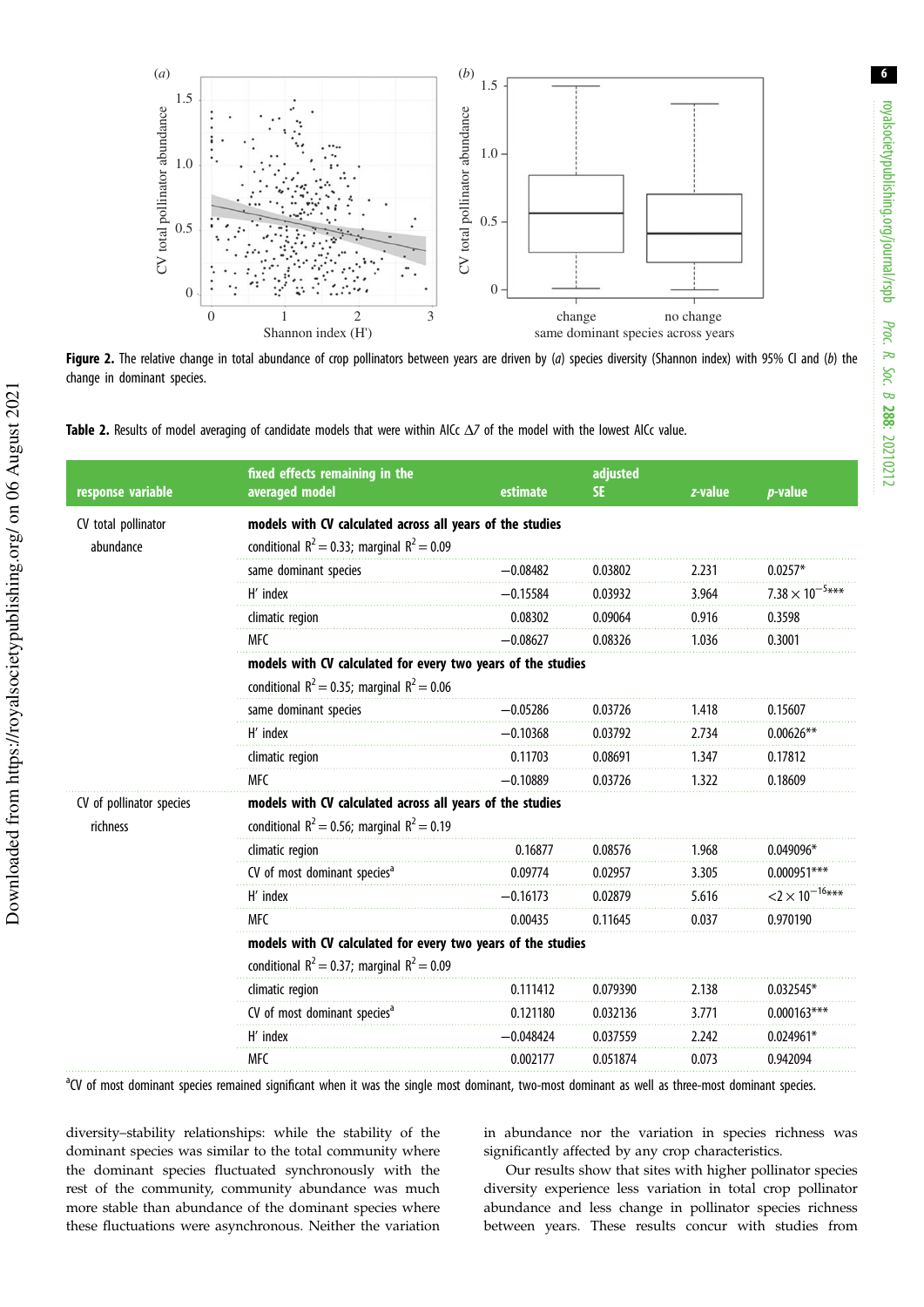7



Figure 3. Inter-annual variability of crop pollinator species richness is driven by (a) relative change in the abundance of the most dominant species (showing 95% CI), (*b*) average species diversity (Shannon index) and (*c*) climatic region.



Figure 4. Relative change in single most dominant species (grey) compared to relative change in overall abundance (white) when split into asynchronous (left side) and synchronous (right side) pollinator communities.

individual cropping systems which have shown that diversity provides greater spatial and temporal stability and resilience [12,23], and support the theory that ecological systems with higher species diversity are better buffered against interannual variation in species abundance, and possibly more resilient to changes in the longer term [14]. This has implications beyond ecological resilience, as stable pollination services could help mitigate risks and uncertainties for farmers growing pollinator-dependent crops, providing economic resilience.

In addition to diversity, our results demonstrate that dominant species play a significant role in the inter-annual stability of crop pollinator communities. Honeybees were found to be the single most dominant species in 18 out of 43 datasets and in 140 out of 375 sites which concurs with the findings of Kleijn et al. [17]. Sites where honeybees were the dominant species across all years also showed greater inter-annual stability in abundance when compared to sites dominated by other species. Unlike wild pollinators, managed pollinators are often placed near crops and due to hive management practices may show less variability in abundance between years. Managed pollinators are considered to supplement rather than substitute pollination by wild insects in most crop pollination systems [38], but there is experimental evidence to suggest that managed bees in high numbers could displace wild pollinators from crop fields [39]. Our study systems from Argentina, for instance, were entirely reliant on managed Apis mellifera and no other species were recorded. The management of bees could therefore be an important contributor to the inter-annual variability observed in the crop pollinator community depending on the placement of hives, stocking densities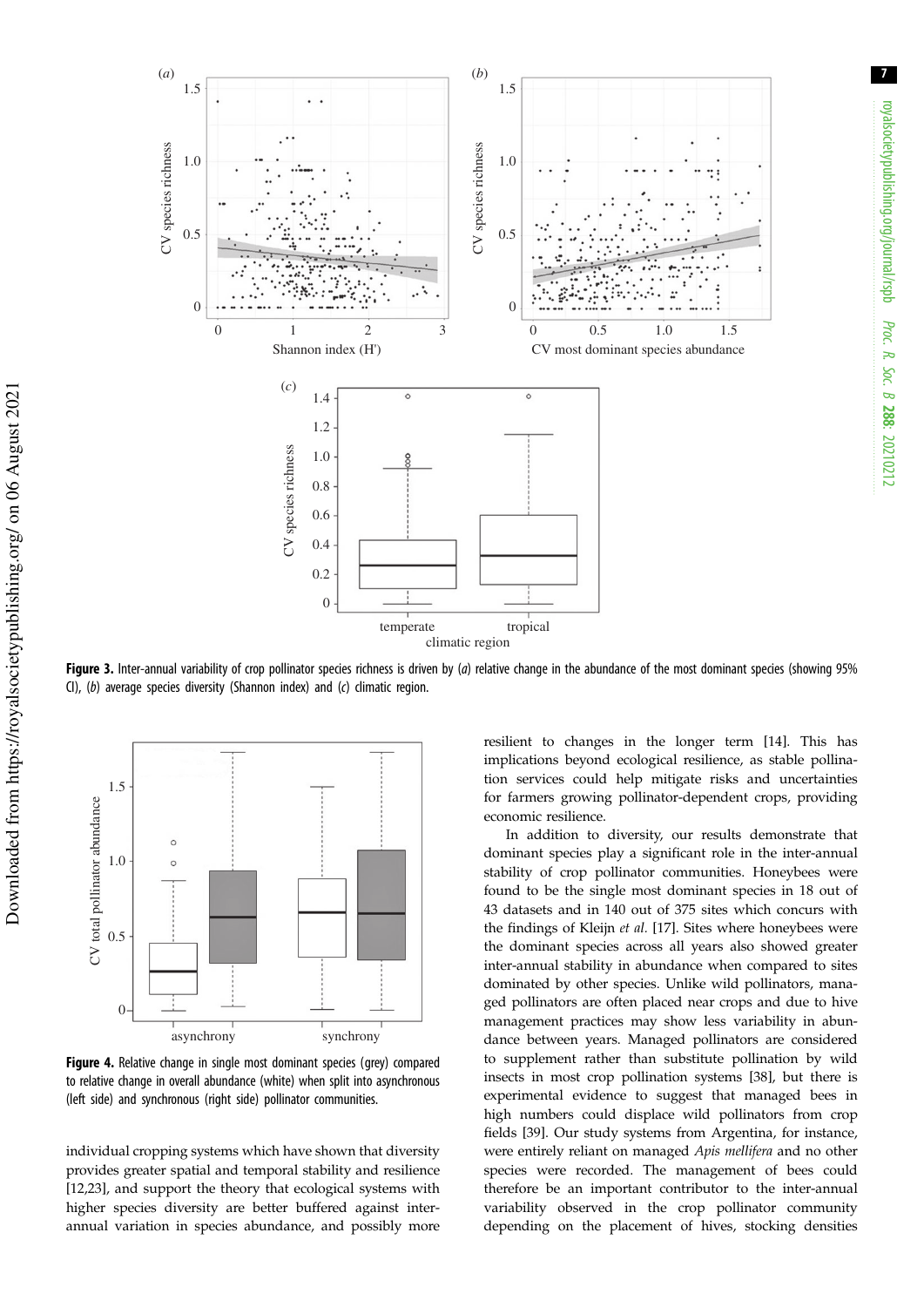and how much these vary from one year to the next. Careful targeting of managed pollinators could be used to increase the stability of pollination [40–42], particularly in those crops for which inter-annual variation is high due to fluctuations in populations of the dominant wild pollinators.

While we can say with a high level of certainty that most honeybees recorded in the USA and European studies were from managed hives, it is difficult to distinguish between managed and wild honeybees in other studies. For example, in China and India, while almost all Apis mellifera were managed and all Apis dorsata wild, it is difficult to distinguish between wild and managed Apis cerana with any degree of certainty. In addition, certain areas—particularly in Western Europe use Bombus terrestris as a managed pollinator, and managed and wild individuals of this species are indistinguishable from each other. Therefore, we cannot draw specific conclusions on the effect of managed pollinators on the changes in richness and turnover of wild pollinator communities but raise this as a possible question to be explored in future studies.

From our results, we also infer that a significant part of the year to year variation in crop pollinator abundance is driven by as few as three of the most dominant species within each system (see list of dominant species by study in electronic supplementary material, table S4). This is consistent with the findings of Kleijn et al. [17] who showed that the three-most dominant pollinator species account for twothirds of flower visits recorded. Even if only a few species are quantitatively important in crop pollination systems, enhancing stability by managing for diversity effects delivered through asynchrony among species could be really effective as our results above have indicated. It is worth noting that while the delivery of crop pollination services may be predominantly driven by a few key functional pollinator species [17], depending on the context, the diversity and abundance of other pollinators may complement or largely replace the functional role of dominant species [43].

The Winfree et al. [18] study—which explored functional consequences of spatial turnover in crop pollinator communities—indicated that more species would be required to fulfil the minimum pollination service threshold if dominance effects were to be removed or lost, but that is based on the assumption that another species would be unable to take over the dominant role through increased abundance. This raises questions of which systems would remain resilient in the event these specific dominant species are lost due to future environmental conditions. For example, field beans flower morphology excludes small solitary bees and depends predominantly on effective flower visits from long-tongued bumblebees [44,45], may be less resilient to the loss of dominant pollinators when compared to crops like oilseed rape dependent on a diverse suite of pollinators [44].

While no effect of the climatic region was observed on the inter-annual change in pollinator abundance, there was less variation in pollinator species richness in temperate crops than in crops grown in the tropics. Studies from temperate regions ( $n = 29$ ) showed a higher average Shannon diversity  $(H' = 1.21)$  than studies from the tropics  $(n = 13, H' = 1.19)$ but the difference was not statistically significant (electronic supplementary material, figure S2,  $t = 0.26$ , d.f. = 356,  $p = 0.74$ ), and it is difficult to disentangle whether this result may be due to differences in sampling effort. The difference between the temperate and tropical studies could not be attributed to contrasting temperature regimes in the different climatic regions as we did not detect a significant effect of temperature on inter-annual stability of crop pollinators in any of the models. Pollinator populations are known to be sensitive to weather conditions [31] with temperature influencing pollinator phenology [46] as well as plant–pollinator interactions [47]. Our analyses indicated that the crops in the tropics experienced significantly less variation in temperature than those in temperate regions  $(t = 6.71; d.f. = 34.74;$  $p < 0.001$ , electronic supplementary material, figure S3) but insufficient climate data across all the datasets (only 28 studies of the 43 recorded temperature), meant this aspect could not be fully explored within this study.

Of the 43 studies used, 25 studies had two years of data, 14 studies three years of data and four studies with four or more years of repeated sampling. With these differences in number of years of sampling, our global synthesis has only provided a first step to looking at temporal dynamics. Estimates of temporal dynamics may vary with the number of years sampled and every effort has been made to account for these differences by analysing changes in observed in every two years of each study. It is to be noted that results of the models with the pairwise year calculations were consistent with the model using data across all the years, but further measures to account for any differences caused by a varying number of sampling years, and are beyond the scope of this manuscript. Also, the diversity–stability effect identified, may be linked to sampling effort with lower sampling leading to high CV values and low diversity between years. As this is a collated dataset consisting of various studies that have taken place across several geographic regions across multiple years and we cannot retrospectively change the sampling effort, we acknowledge that the CV may be sensitive to these underlying effects and raise this as a point to be considered in future studies.

Many studies to date have focused on spatial variations observed between crops, fields and across different landscapes [29,48,49], while relatively few studies have considered temporal variation caused by differences in crop flowering times [31,40,50] and even these focussed only on within-season variation. To the best of our knowledge, our study is the first to explore temporal variation in pollinator communities across different crops. Our results highlight the importance of considering both wider pollinator diversity as well as the abundance of dominant species in understanding the inter-annual stability of crop pollinators. Temporal stability of ecosystem functioning increases the predictability and reliability of ecosystem services and understanding the drivers of stability across spatial scales is important for land management and policy decisions [25]. Stability in the availability of pollinators is also important from an agro-ecological resilience perspective as increased variation in animal pollination could reduce average yield and yield stability [51]. We further propose that the stability and ecological resilience brought about by enhancing the diversity of pollinator communities will contribute beyond agriculture and should be considered alongside longer term conservation targets focussed on maintaining and enhancing wider biodiversity.

Authors' contributions. D.S. collated datasets, analysed the data and wrote the manuscript based on initial ideas conceived by A.M.K. J.F. wrote

Data accessibility. The data supporting the analyses are available from the University of Reading Research Data Archive http://dx.doi. org/10.17864/1947.291 [52].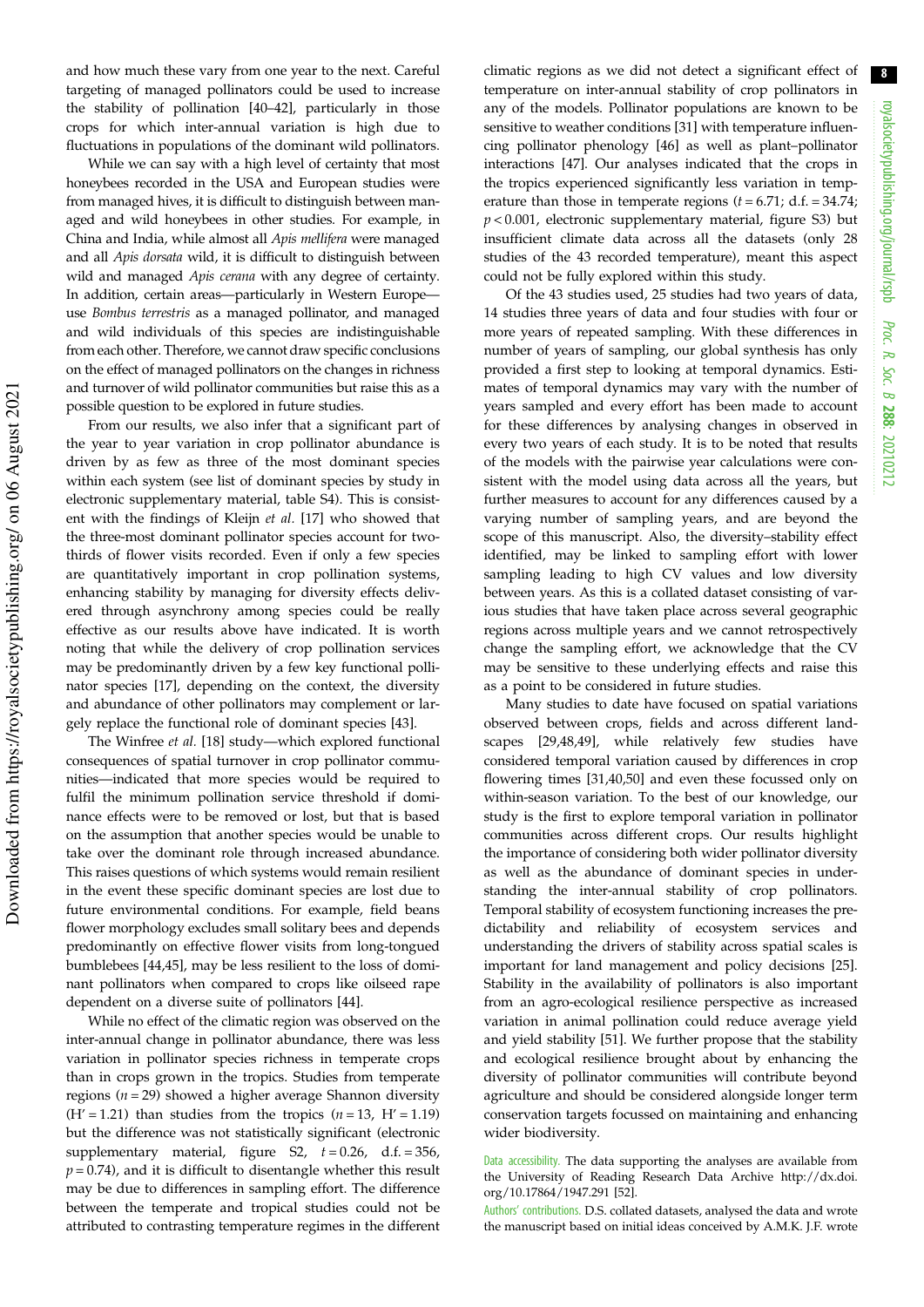9 royalsocietypublishing.org/journal/rspb royalsocietypublishing.org/journal/rspb Proc. R. Soc. B 288: 20210212 *Proc. R. Soc. B* : 20210212

the R code for the initial data analyses, and along with M.A., M.P.D.G., D.K., B.J.P., S.G.P. and A.M.K. was involved in helping structure subsequent data analyses and in commenting on several early drafts of the manuscripts. B.B. produced the insect illustrations used in figure 1 in addition to contributing data. All other authors provided the data used in the analyses and contributed to revisions of the manuscript.

Competing interests. We declare we have no competing interests.

Funding. This study was supported EU COST Action Super-B project (STSM-FA1307-150416-070296) and D.S. by the University of Reading Research Endowment Trust Fund (E3530600) and NERC KE Fellowship NE/S006400/1. J.F. by DFG grant FR 3364/4-1; L.G.C.

# **References**

- 1. IPBES. 2016 *The assessment report on pollinators, pollination and food production*. Bonn, Germany: Secretariat of the Intergovernmental Science-Policy Platform on Biodiversity and Ecosystem Services.
- 2. Ollerton J, Winfree R, Tarrant S. 2011 How many flowering plants are pollinated by animals? *Oikos* 120, 321–326. (doi:10.1111/j.1600-0706.2010.18644.x)
- 3. Klein A-M, Vaissière BE, Cane JH, Steffan-Dewenter I, Cunningham SA, Kremen C, Tscharntke T. 2007 Importance of pollinators in changing landscapes for world crops. *Proc. R. Soc. B* 274, 303–313. (doi:10.1098/rspb.2006.3721)
- 4. Aizen MA, Garibaldi LA, Cunningham SA, Klein AM. 2008 Long-term global trends in crop yield and production reveal no current pollination shortage but increasing pollinator dependency. *Curr. Biol.* 18, 1572–1575. (doi:10.1016/j.cub.2008.08.066)
- 5. Carvalheiro LG *et al.* 2013 Species richness declines and biotic homogenisation have slowed down for NW-European pollinators and plants. *Ecol. Lett.* 16, 870–878. (doi:10.1111/ele.12121)
- 6. Powney GD, Carvell C, Edwards M, Morris RKA, Roy HE, Woodcock BA, Isaac NJB. 2019 Widespread losses of pollinating insects in Britain. *Nat. Commun.* 10, 1018–1018. (doi:10.1038/s41467-019-08974-9)
- 7. Garibaldi LA *et al.* 2016 Mutually beneficial pollinator diversity and crop yield outcomes in small and large farms. *Science* 351, 388–391. (doi:10. 1126/science.aac7287)
- 8. Dainese M *et al.* 2019 A global synthesis reveals biodiversity-mediated benefits for crop production. *Sci. Adv.* 5, eaax0121. (doi:10.1126/sciadv.aax0121)
- 9. Bommarco R, Lundin O, Smith HG, Rundlöf M. 2012 Drastic historic shifts in bumble-bee community composition in Sweden. *Proc. R. Soc. B* 279, 309–315. (doi:10.1098/rspb.2011.0647)
- 10. Klein AM, Cunningham SA, Bos M, Steffan-Dewenter I. 2008 Advances in pollination ecology from tropical plantation crops. *Ecology* 89, 935–943. (doi:10.1890/07-0088.1)
- 11. Albrecht M, Schmid B, Hautier Y, Müller CB. 2012 Diverse pollinator communities enhance plant reproductive success. *Proc. Biol. Sci.* 279, 4845–4852. (doi:10.1098/rspb.2012.1621)
- 12. Winfree R, Kremen C. 2009 Are ecosystem services stabilized by differences among species? A test using crop pollination. *Proc. R. Soc. Lond. B* 276, 229–237. (doi:10.1098/rspb.2008.0709)

13. Isbell F *et al.* 2015 Biodiversity increases the resistance of ecosystem productivity to climate extremes. *Nature* 526, 574. (doi:10.1038/ nature15374)

405945293.

his data contribution.

- 14. Ives AR, Carpenter SR. 2007 Stability and diversity of ecosystems. *Science* 317, 58–62. (doi:10.1126/ science.1133258)
- 15. McGill BJ *et al.* 2007 Species abundance distributions: moving beyond single prediction theories to integration within an ecological framework. *Ecol. Lett.* 10, 995–1015. (doi:10.1111/j. 1461-0248.2007.01094.x)
- 16. Vázquez DP, Morris WF, Jordano P. 2005 Interaction frequency as a surrogate for the total effect of animal mutualists on plants. *Ecol. Lett.* 8, 1088–1094. (doi:10.1111/j.1461-0248.2005. 00810.x)
- 17. Kleijn D *et al.* 2015 Delivery of crop pollination services is an insufficient argument for wild pollinator conservation. *Nat. Commun.* 6, 7414. (doi:10.1038/ncomms8414)
- 18. Winfree R, Reilly JR, Bartomeus I, Cariveau DP, Williams NM, Gibbs J. 2018 Species turnover promotes the importance of bee diversity for crop pollination at regional scales. *Science* 359, 791–793. (doi:10.1126/science. aao2117)
- 19. Grman E, Lau JA, Schoolmaster DR Jr., Gross KL. 2010 Mechanisms contributing to stability in ecosystem function depend on the environmental context. *Ecol. Lett.* 13, 1400–1410. (doi:10.1111/j. 1461-0248.2010.01533.x)
- 20. Lehman CL, Tilman D. 2000 Biodiversity, stability, and productivity in competitive communities. *Am. Nat.* 156, 534–552. (doi:10.1086/303402)
- 21. Sasaki T, Lauenroth WK. 2011 Dominant species, rather than diversity, regulates temporal stability of plant communities. *Oecologia* 166, 761–768. (doi:10.1007/s00442-011-1916-1)
- 22. Allan E, Weisser W, Weigelt A, Roscher C, Fischer M, Hillebrand H. 2011 More diverse plant communities have higher functioning over time due to turnover in complementary dominant species. *PNAS* 108, 17 034–17 039. (doi:10.1073/pnas. 1104015108)
- 23. Bartomeus I, Park MG, Gibbs J, Danforth BN, Lakso AN, Winfree R. 2013 Biodiversity ensures plant– pollinator phenological synchrony against climate

change. *Ecol. Lett.* 16, 1331–1338. (doi:10.1111/ele. 12170)

- 24. Rader R, Howlett BG, Cunningham SA, Westcott DA, Edwards W. 2012 Spatial and temporal variation in pollinator effectiveness: do unmanaged insects provide consistent pollination services to mass flowering crops? *J. App. Ecol.* 49, 126–134. (doi:10. 1111/j.1365-2664.2011.02066.x)
- 25. Wilcox KR *et al.* 2017 Asynchrony among local communities stabilises ecosystem function of metacommunities. *Ecol. Lett.* 20, 1534–1545. (doi:10.1111/ele.12861)
- 26. Garibaldi LA *et al.* 2015 Trait matching of flower visitors and crops predicts fruit set better than trait diversity. *J. App. Ecol.* 52, 1436–1444. (doi:10.1111/ 1365-2664.12530)
- 27. Westphal C, Steffan-Dewenter I, Tscharntke T. 2003 Mass flowering crops enhance pollinator densities at a landscape scale. *Ecol. Lett.* 6, 961–965. (doi:10. 1046/j.1461-0248.2003.00523.x)
- 28. Klein A-M, Brittain C, Hendrix SD, Thorp R, Williams N, Kremen C. 2012 Wild pollination services to California almond rely on semi-natural habitat. *J. App. Ecol.* 49, 723–732. (doi:10.1111/j.1365- 2664.2012.02144.x)
- 29. Hanley ME *et al.* 2011 Increased bumblebee abundance along the margins of a mass flowering crop: evidence for pollinator spill-over. *Oikos* 120, 1618–1624. (doi:10.1111/j.1600-0706.2011. 19233.x)
- 30. Rader R, Howlett BG, Cunningham SA, Westcott DA, Newstrom-Lloyd LE, Walker MK, Teulon DAJ, Edwards W. 2009 Alternative pollinator taxa are equally efficient but not as effective as the honeybee in a mass flowering crop. *J. App. Ecol.* 46, 1080–1087. (doi:10. 1111/j.1365-2664.2009.01700.x)
- 31. Kallioniemi E, Åström J, Rusch GM, Dahle S, Åström S, Gjershaug JO. 2017 Local resources, linear elements and mass-flowering crops determine bumblebee occurrences in moderately intensified farmlands. *Agric. Ecosyst. Environ.* 239, 90–100. (doi:10.1016/j.agee.2016.12.039)
- 32. Krebs CJ. 1999 *Ecological methodology*, 2nd edn. Menlo Park, CA: Addison-Wesley Educational Publishers, Inc.
- 33. Jost L. 2006 Entropy and diversity. *Oikos* 113, 363–375. (doi:10.1111/j.2006.0030-1299. 14714.x)

sity of Worcester; and C.W. funded by the DFG grant no. Acknowledgements. The authors wish to thank Riccardo Bommarco for

funded by FCT and EU project EUCLIPO-028360 and by CNPq 421668/2018-0; P.Q. 305157/2018-3; M.P.D.G. by an Insect Pollinators Initiative grant no. BB/I000348/1; D.K. by the Dutch Ministry of Agriculture, Nature and Food Quality (BO-11-011.01- 011); A.J. and H.Z. by the Bee resources research funds (CAAS-ASTIP-IAR; NSFC31672500) in China; B.M.F. by a Productivity in Research Sponsorship (no. 308948/16-5), Brasilia-Brazil; M.M. and D.W. funded by Waitrose & Partners, Fruition PO and the Univer-